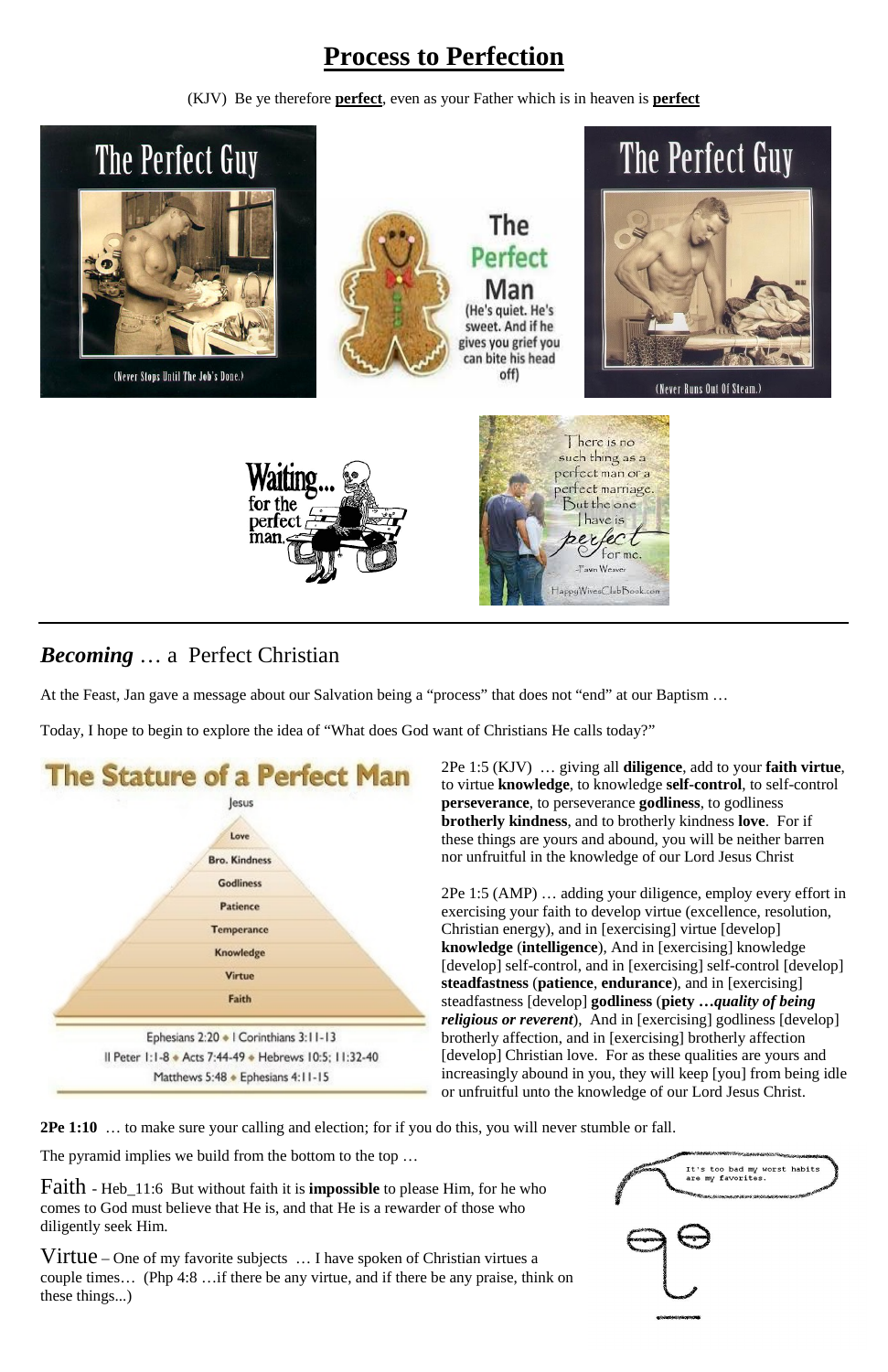Knowledge – What information does God want us to have to be a complete Christian? What should I be working on? What things do I learn best *at Sabbath services*? What things do I learn best *via personal or home study*?

(If I better understand what knowledge we want to work on together (at services via Sermons) it helps me to prepare and feed everyone most effectively).

Which items (knowledge areas) do I think will help me be a more effective Christian? ... take me further in my Christian walk?

| Doctrine (eg STP)          | <b>Bible Book Overview</b> | <b>Bible People</b>     | <b>Bible Places</b>       | <b>Events &amp; Timelines</b> |
|----------------------------|----------------------------|-------------------------|---------------------------|-------------------------------|
| - God                      | - Genesis                  | - Amos                  | - Jerusalem               | - Creation                    |
| - Jesus                    | - Habukuk                  | - Isaac                 | - Sodom                   | - End time                    |
| - Baptism                  | - Ruth                     | - John                  | $-Egypt$                  | - Life of Jesus               |
|                            |                            |                         |                           |                               |
| <b>Virtues &amp; Vices</b> | <b>Church Items review</b> | <b>Prophecy</b>         | <b>Christian Living</b>   | Corrective                    |
| - Honesty                  | - Booklets                 | $-666$                  | - at home (family, roles) | $-Sin$                        |
| - Longsuffering            | - Armor of God             | - Times of the gentiles | - at work $\&$            | - Wrong focus                 |
| - Addictions               | - Website / Webchats       | - antichrist            | - at play                 | - Better choices              |
|                            |                            |                         |                           |                               |
| <b>In due Season</b>       | <b>Inspirational</b>       | Comparative             | Religious topics, events  | Other??                       |
| - Holy Days                | - Vision                   | - other religions       | - Secularization          |                               |
| - holidays                 | - Work of God              | - other doctrines       | - Freedom of speech       |                               |
| - life event (wed, death)  | - Heros                    | - Guard from deception  | - Current (Bible codes,   |                               |
|                            |                            |                         | Spiritual warfare)        |                               |

## **Which Sermons are most Effective with You??**

- **Topical Sermon** ... focuses mainly on a particular topic, or a topic within the text.
	- **Advantages** 
		- o It allows the preacher to have a liberty in composition and full treatment of any subject.
		- o It helps the preacher to be more creative and opens a wider door for rhetorical eloquence. (This opens up possibility of too secular subjects with too much personal views and prejudices
			-

Preaching is a verb which means the act of **proclaiming the gospel**.

It is interesting to see there are a variety of sermon Types available depending upon the subject and the need. All of the elements of a sermon can also exist in our personal Bible study …

… but, in the case of a Sermon the whole congregation benefits from the *same message* so sometimes sermons are more "team oriented" to feed the whole congregation.

- **Expository Sermon** … a comprehensive description and explanation of an idea or theory from one passage of scripture **Advantages** 
	- o Apostles seems to be using the same mode of preaching.
	- o It promotes solid Biblical foundation in one single context.
	- o It protects the preacher to be accused of preaching to individuals and using the pulpit for personal attacks or retaliation especially when conflict inside the church arises.
	- o It promotes solid exegesis because the message is just within the given passage.

**Examples:** Books of the Bible, Parables, Difficult scriptures Adrian's Weekly Bible Study,

**Examples:** Doctrines, Virtues & Vices Jim's series on the STP & Statement of Beliefs, David's messages on English Bible, or Covenants

- **Biographical Sermon** … A "topical sermon" focusing mainly on the life and example of a Biblical person **Advantages** 
	- o We can relate to human virtues and folly and can learn from powerful examples

**Examples:** Adam, Eve, Cain & Abel, Noah, Prophets Kings of Israel … Apostle John Murray spoke at the Feast about Nebuchadnezzar

- **Bible Story Sermon** … is about telling Bible stories and then out of those Bible stories comes the sermon. **Advantages** 
	- o Purely Bible based
	- o It is more creative than that of traditional way of preaching.
	- o It is an eye opener that Bible stories are not only for kids but for all levels.
	- o It enhances our knowledge about the truths in Bible Stories.
	- o easy to plan ahead of time what Bible stories are you going to discuss since the Bible is composed of about 70-80% story form content